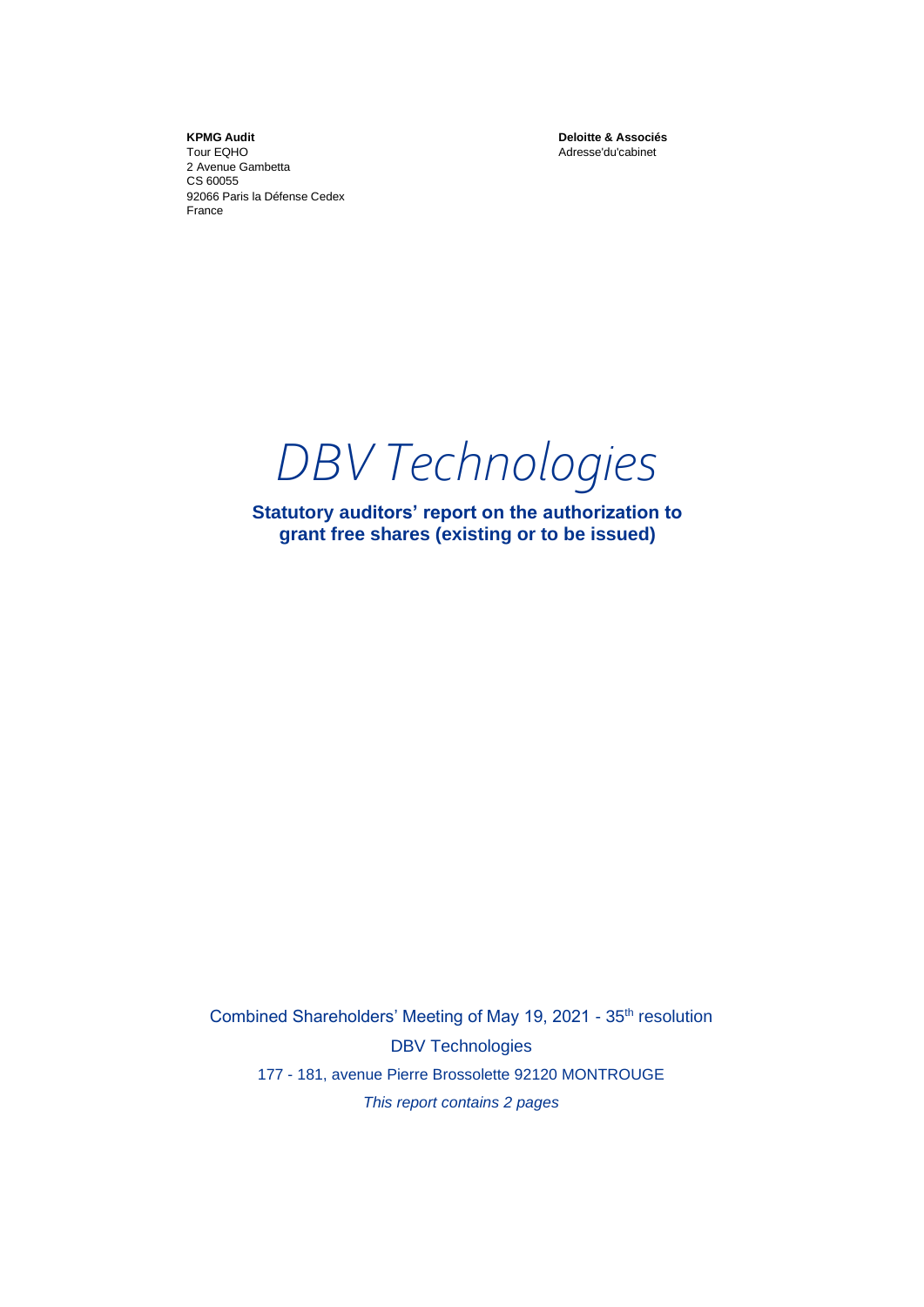**Deloitte & Associés** Adresse'du'cabinet

**KPMG Audit** Tour EQHO 2 Avenue Gambetta CS 60055 92066 Paris la Défense Cedex France

## **DBV Technologies**

Registered office: 177 - 181, avenue Pierre Brossolette 92120 MONTROUGE

## **Statutory auditors' report on the authorization to grant free shares (existing or to be issued)**

Combined Shareholders' Meeting of May 19, 2021 - 35th resolution

*This is a free translation into English of the statutory auditors' report issued in French and is provided solely for the convenience of English speaking readers. This report should be read in conjunction and construed in accordance with French law and professional auditing standards applicable in France.*

## To the DBV Technologies Shareholders' Meeting,

In our capacity as statutory auditors of your Company (the "Company") and in accordance with the procedures set forth in Article L. 225-197-1 of the French Commercial Code (*Code de commerce*), we hereby report to you on the proposed authorization to grant free shares (existing or to be issued) to employees of your Company or companies or economic interest groupings directly or indirectly affiliated to it within the meaning of Article L. 225-197-2 of the French Commercial Code and/or certain corporate officers who satisfy the conditions set forth in Article L. 225-197-1 of the French Commercial Code, a transaction on which you are asked to vote.

The total number of shares likely to be granted under this authorization may not represent more than 2% of the Company's share capital as of the date of the grant decision.

Based on its report, your Board of Directors proposes that shareholders authorize it, for a period of 18 months as of the date of this Shareholders' Meeting, to grant free shares (existing or to be issued).

It is the role of the Board of Directors to prepare a report on the transaction it wishes to carry out. Our responsibility, when necessary, is to make comments on the information which is provided to you on the planned transaction.

We performed the procedures that we deemed necessary in accordance with the professional guidelines of the French National Institute of Statutory Auditors (*Compagnie Nationale des Commissaires aux Comptes*) relating to this engagement. These procedures consisted in verifying that the planned terms and conditions as described in the Board of Directors' report comply with legal provisions.